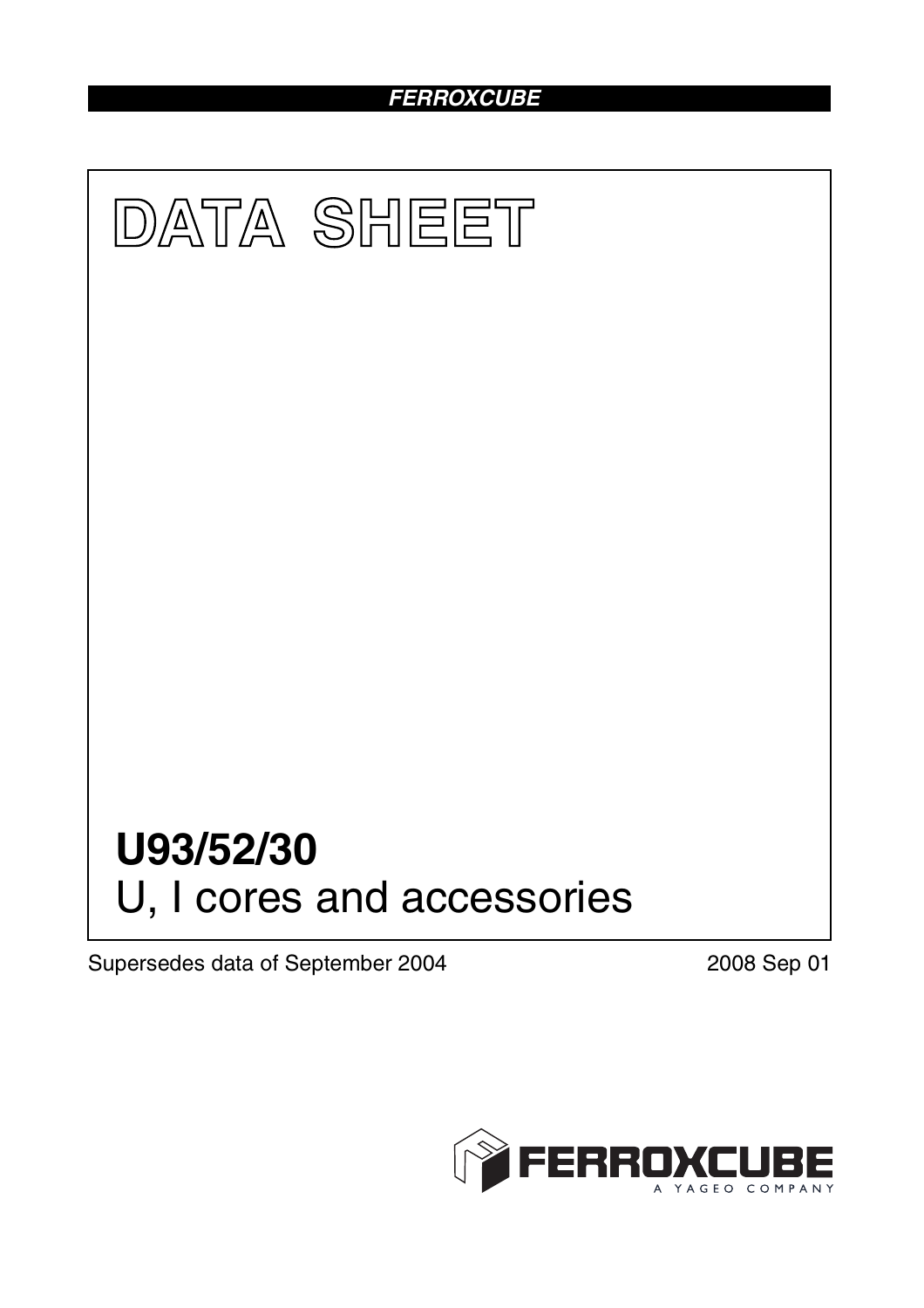# U, I cores and accessories U93/52/30

#### **U CORES**

#### **Effective core parameters**

| <b>SYMBOL</b>             | <b>PARAMETER</b>  | <b>VALUE</b>  | <b>UNIT</b>     |
|---------------------------|-------------------|---------------|-----------------|
| $\Sigma(I/A)$             | core factor (C1)  | 0.307         | $mm-1$          |
| $V_{\rm e}$               | effective volume  | 217000        | mm <sup>3</sup> |
| $\mathsf{I}_{\mathsf{e}}$ | effective length  | 258           | mm              |
| A <sub>e</sub>            | effective area    | 840           | mm <sup>2</sup> |
|                           | mass of core half | $\approx 560$ |                 |



#### **Core halves**

AL measured on a combination of 2 U cores.

| <b>GRADE</b> | $A_L$<br>(nH) | μe             | <b>TYPE NUMBER</b> |
|--------------|---------------|----------------|--------------------|
| 3C90         | 8700 ± 25%    | $\approx$ 2100 | U93/52/30-3C90     |
| 3C94         | 8700 ± 25%    | $\approx$ 2100 | U93/52/30-3C94     |

#### **Properties of core sets under power conditions**

| <b>GRADE</b> | $B(mT)$ at                                      | CORE LOSS (W) at                                |                                                  |
|--------------|-------------------------------------------------|-------------------------------------------------|--------------------------------------------------|
|              | $H = 250$ A/m;<br>$f = 25$ kHz;<br>$T = 100 °C$ | $f = 25$ kHz;<br>$B = 200 mT$ ;<br>$T = 100 °C$ | $f = 100$ kHz;<br>$B = 100 mT$ ;<br>$T = 100 °C$ |
| 3C90         | $\geq$ 320                                      | $\leq 28$                                       | $\leq 38$                                        |
| 3C94         | $\geq$ 320                                      |                                                 | $\leq 30$                                        |